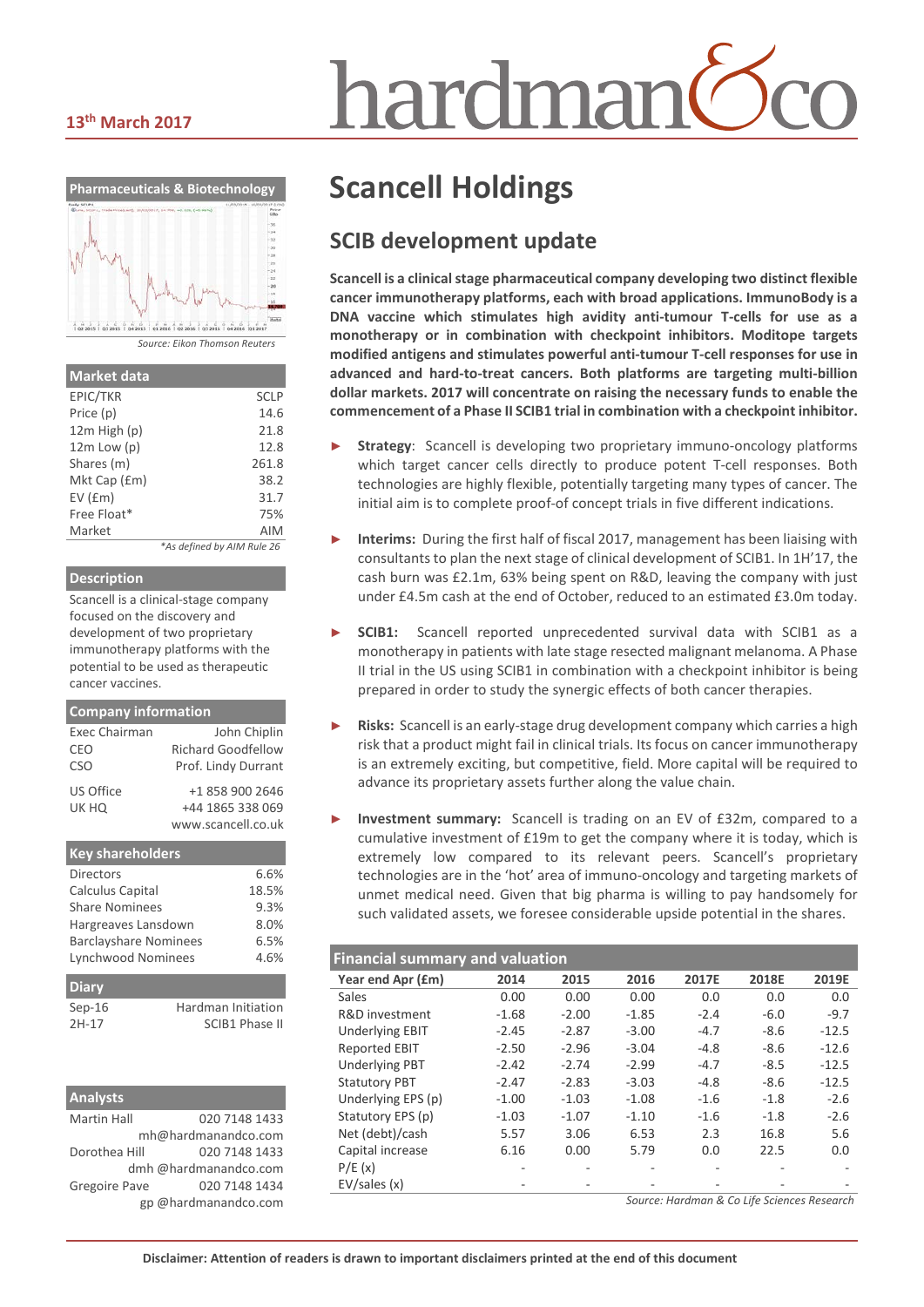#### **Scancell Holdings**

# hardman



- From 2009-16, the cumulative R&D investment has been ca.£11m
- Future investment is expected to increase significantly to take both platforms further into clinical development
- A Phase II trial for SCIB1 in combination with a checkpoint inhibitor is scheduled to start in 2H 2017

Given that Scancell is a semi-virtual company outsourcing most of its activities, the cash burn is directly related to

There will be a modest increase in costs to prepare for the

The company has opened a US office in San Diego and an office in Oxford to coordinate US and EU clinical trials

R&D investment and administration costs

upcoming clinical trial programme

respectively

► First-in-Man Modi1 to start in 2018

**Free cashflow**



**Net cash/(debt)**



- ► At 31st October 2016, Scancell had net cash of £4.5m
- Loss over the last 6 months is -£1.72m; net cash position on 30th April forecast at +£2.35m
- Given the planned clinical trial programme, we are assuming that the company raises up to \$30m/£24m new capital early in the 2018 financial year

**Capital increases**



- The company has raised £18.9m through share issues since incorporation to get it where it is today
- The most recent capital increase was £6.2m to fund the preparation needed for the upcoming clinical trial programme for SCIB1, SCIB2 and Modi-1
- ► Our forecasts assume that Scancell raises ca.\$30m/£24m gross new funds early in fiscal 2018

*Source: Company data; Hardman & Co Life Sciences Research*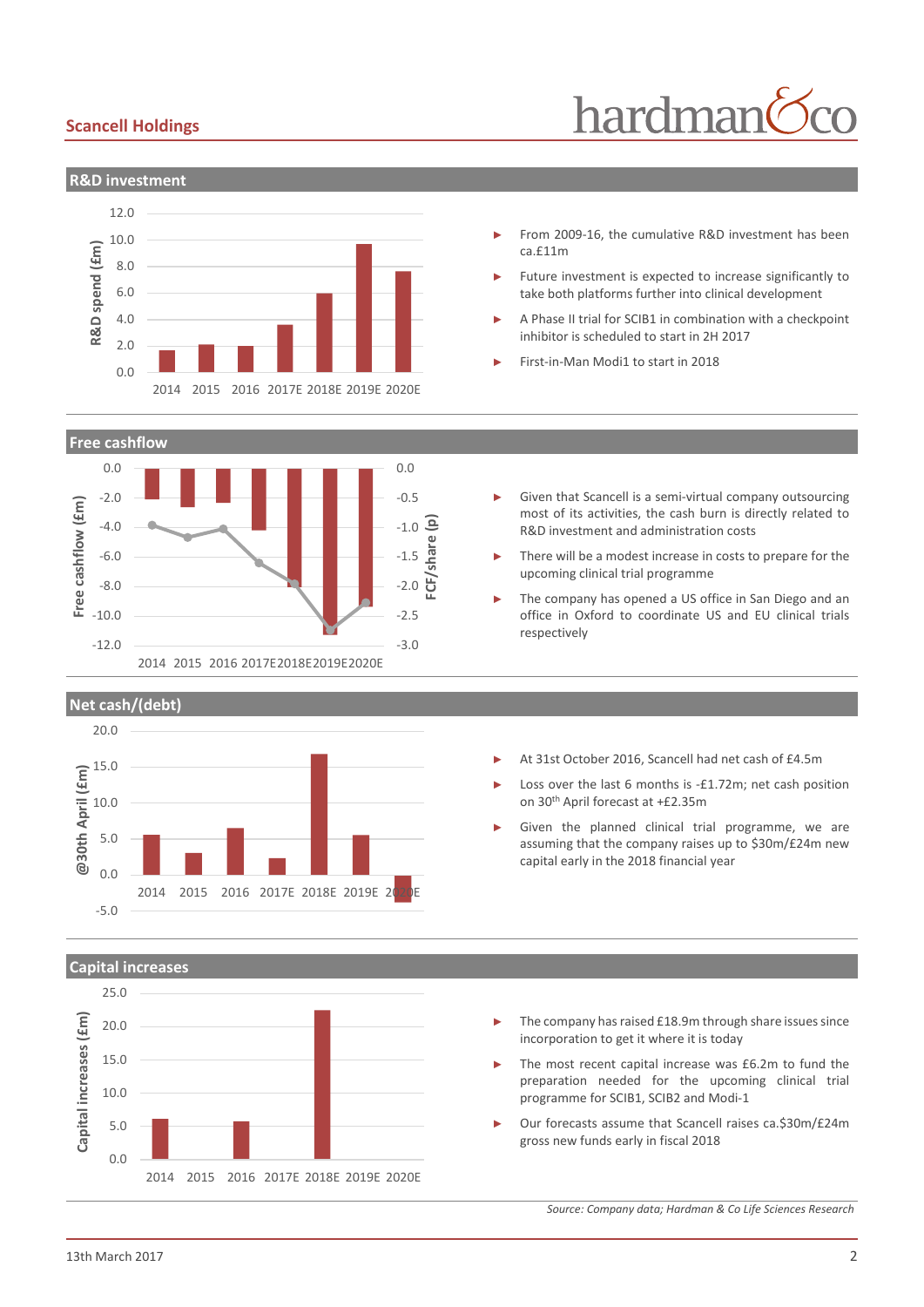## **2017 interim results**

Scancell is developing two distinct proprietary immunotherapy platforms with huge promisesin the treatment of certain cancers. The company is undergoing a transition from a single product/indication company to a broader based business developing two platforms, with three products in five cancer indications, thereby having multiple hits on goal. In 2016, unprecedented survival data in patients with late stage malignant melanoma with SCIB1, Scancell's first product derived from the ImmunoBody platform, provided the impetus for the next stage of clinical development. Meanwhile, more pre-clinical proof-of-concept studies have enhanced the understanding and positioning of its Moditope platform, which aims to exploit the normal immune response to stressed cells to eradicate tumours. Scancell also strengthened the Board and its corporate infrastructure during the year. For 2017, the main goals are the implementation and funding of the next stage of its development plan.

#### **Development highlights**

- ► **SCIB1:** Continued enhancement of already strong survival data from patients treated with SCIB1 in Stage III/IV melanoma patients. Of the 16 patients treated with a 2-4mg dose, two have now survived for more than five years
- SCIB1 + Chk1 inhibitor: Consultation and planning for a combination trial of SCIB1 with a checkpoint inhibitor has progressed, with the study targeted to start later in calendar 2017
- **SCIB2:** Compilation of new data on SCIB2 with plans for a Phase I/II trial in a combination therapy study with a checkpoint inhibitor for non-small cell lung cancer (NSCLC)
- ► **Modi1:** Scancell demonstrated that Modi1 should be effective in 95% of patients with triple negative breast cancer, ovarian cancer and osteosarcoma; finalising plans for a First-in-Man study in 2018
- **Moditope:** The European Patent Office has indicated that it will grant most of the patent claims, paving the way for strong IP protection for the Moditope platform

#### **Corporate highlights**

- US Office: New offices in san Diego to support Scancell's presence in the US and to closely follow the US clinical trial programme
- **Oxford:** Scancell has opened an office in Oxford to support the corporate function (financial) and for coordination of all the clinical trials

#### **Financial highlights**

- **R&D spend:** Investment in R&D was lower than anticipated largely due variances in the timing of the start of clinical trial planning and payments to trial advisors
- Administration: Corporate overheads increased more than expected. There was a full impact of the strengthened management team, coupled with the opening of new offices in San Diego and Oxford
- ► **Net cash:** The cash balance at 31st October 2016 was £4.5m, about £0.2m better than forecast; cash burn for the period was -£2.1m

*SCIB1: Unprecedented results in melanoma patients*

*Financials are influenced by the preparation for the Phase II trial*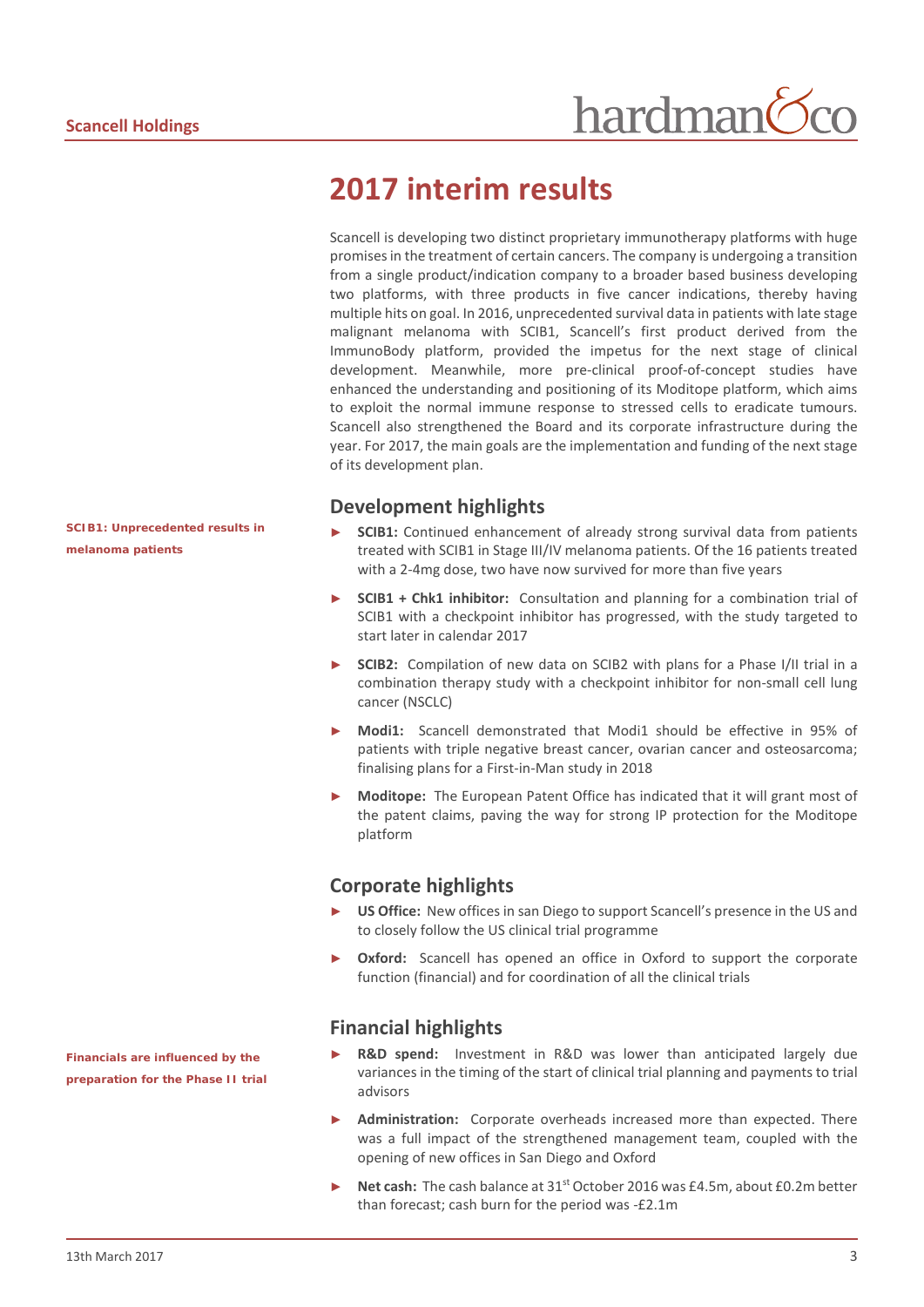| Scancell interims 2017 - actual vs expectations |         |         |        |          |              |  |  |
|-------------------------------------------------|---------|---------|--------|----------|--------------|--|--|
| Half-year to end Oct                            | 1H'16   | 1H'17   | growth | 1H'17    | <b>Delta</b> |  |  |
| f(m)                                            | actual  | actual  | %      | forecast |              |  |  |
| R&D spend                                       | $-0.94$ | $-1.32$ | $+40%$ | $-1.50$  | $+0.18$      |  |  |
| Administration                                  | $-0.40$ | $-0.77$ | $+93%$ | $-0.70$  | $-0.07$      |  |  |
| <b>EBIT</b> loss                                | 1.34    | $-2.09$ | $+56%$ | $-2.20$  | $+0.11$      |  |  |
| Tax credit                                      | $+0.18$ | $+0.33$ |        | $+0.35$  | $-0.02$      |  |  |
| Net loss                                        | $-1.17$ | $-1.72$ | $+47%$ | $-1.80$  | $+0.08$      |  |  |
| Net cash/(debt)                                 | 1.81    | 4.46    |        | 4.30     | $+0.16$      |  |  |
|                                                 |         |         |        |          |              |  |  |

*Figures may not add up exactly due to rounding*

*Source: Scancell; Hardman & Co Life Sciences Research*

#### **Post-period highlights**

- ► **Addario partnership:** Scancell is collaborating with the Addario Lung Cancer Medical Institute (ALCMI) and the Bonnie J. Addario Lung Cancer Foundation (ALCF) on the use of SCIB2 from its ImmunoBody platform for the treatment of non-small cell lung cancer (NSCLC)
- **FDA pre-IND meeting:** Scancell met with the FDA on 14<sup>th</sup> February to discuss its planned Phase II trial of SCIB1 in combination with a checkpoint inhibitor as part of the normal investigational new drug (IND) process
- ► **TriGrid:** Scancell has extended its licensing agreement with Ichor until July 2018 for access to its proprietary TriGrid electroporation device in support of Scancell's Phase II trial programme

Scancell's immunotherapies are delivered into muscle cells of the body in a small local area of tissue using electroporation (EP) delivery technology. EP uses brief, locally applied, controlled electric pulses to create temporary and reversible permeability, or pores, in the cell membrane. Scancell uses the patented TriGrid electroporation delivery system from Ichor Medical Systems to create an electric field in a reproducible manner.



*Source: Scancell*

#### **Funding**

Scancell had just under £4.5m at the end of the reporting period, which we estimate to have been reduced to about £3.0m today. Our initiation report on Scancell – '*New frontiers in T-cell activation and targeting'* dated 26<sup>th</sup> September 2016 – incorporated a capital increase of \$30m/£24m (gross) into our forecasts for fiscal 2017, which may be tranched. It is reasonable to assume that management will be seeking these funds in the coming few months.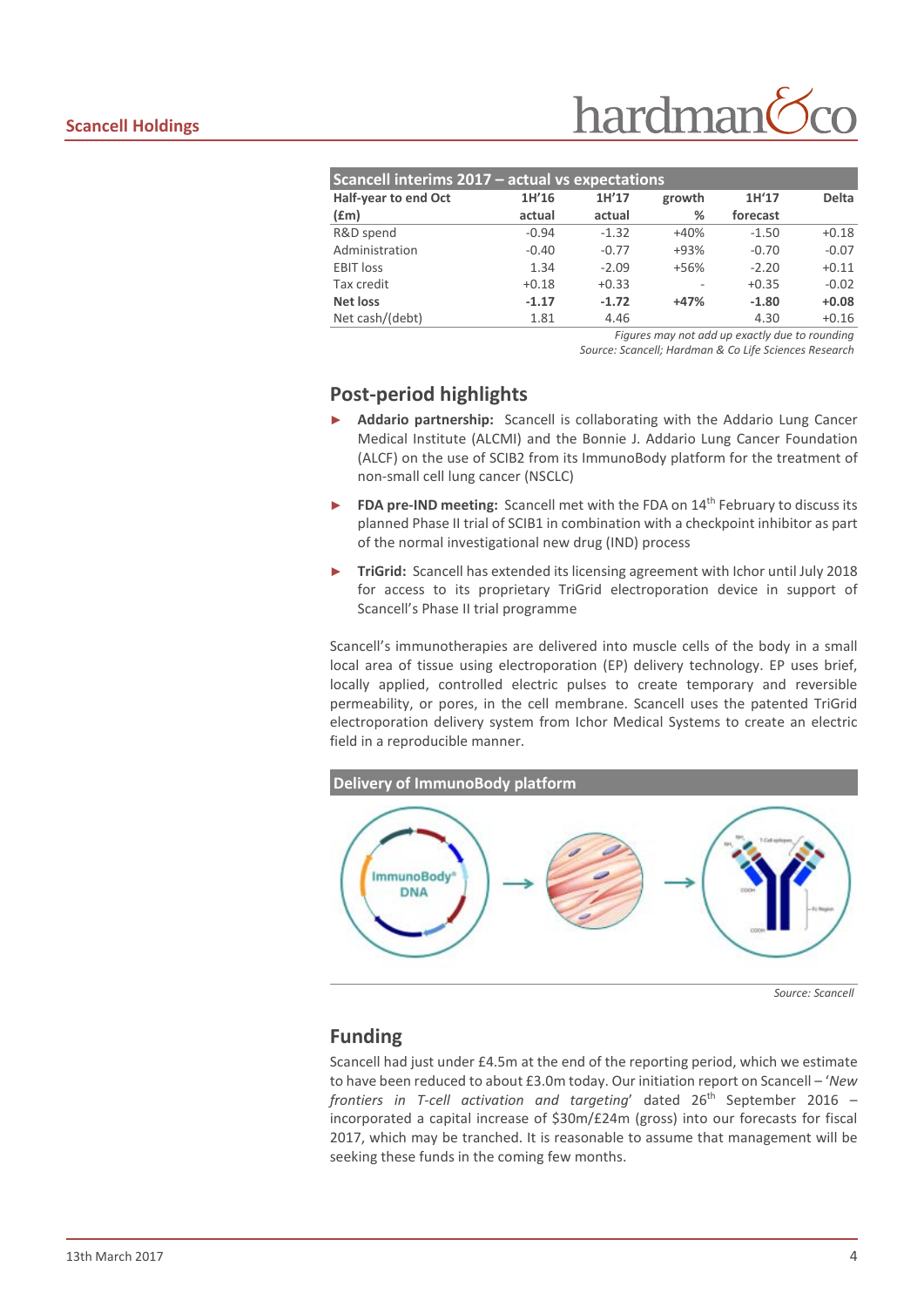# **ImmunoBody antibody NH T-Cell epitor COOH** Ec Region COOH

#### *Source: Scancell*

### **SCIB plans**

Scancell's ImmunoBody technology uses the body's own immune system to generate high avidity tumour killing T-cell responses that target and eliminate tumours. Each ImmunoBody therapeutic vaccine can be designed and customised to target a particular cancer in a highly specific manner, providing the potential for better efficacy and safety compared to more conventional approaches.

hardman

Through a combination of direct and cross presentation, the ImmunoBody platform has an exceptional dual mechanism of action. This results in amplification of the immune response, inducing high frequency, high avidity T-cells that deliver a potent anti-tumour effect, which has been shown to produce 100x greater T-cell responses.

**ImmunoBody – Dual mechanism of action**

*Two presentation mechanisms work synergistically to produce 100x greater T-cell responses*



The ImmunoBody approach positions Scancell very favourably compared to those being adopted by other companies developing cancer vaccine technologies (*details in Hardman initiation note*). For example, Argos Therapeutics<sup>[1](#page-4-0)</sup> recently suspended its Phase III ADAPT clinical trial of Rocapuldencel-T in metastatic renal cancer due to lack of efficacy. This suggests that the vaccine provides too many epitopes resulting in a low avidity response, a key event for efficacy. Additionally, it was used as a monotherapy in addition to standard-of-care with a magnitude superior to that generated by currently approved vaccines.

#### **SCIB1**

SCIB1 is Scancell's lead candidate using the ImmunoBody platform. It is a DNA plasmid that encodes just four epitopes within a human IgG1 antibody – one TRP-2 epitope and three gp100 T-cell epitopes – thereby enhancing specificity.

#### **SCIB1 Phase I/II monotherapy**

A proof-of-principle Phase I/II trial (SCIB-001) enrolled 35 patients with Stage III/IV melanoma has produced unprecedented results, which provide the foundation and stimulus to move it to the next stage of development. The main study period for this trial was completed in October 2015, with the clinical report being finalised in December 2016.

<span id="page-4-0"></span>*SCIB1 is Scancell's lead product from the ImmunoBody platform* 

 <sup>1</sup> http://ir.argostherapeutics.com/releasedetail.cfm?ReleaseID=1013884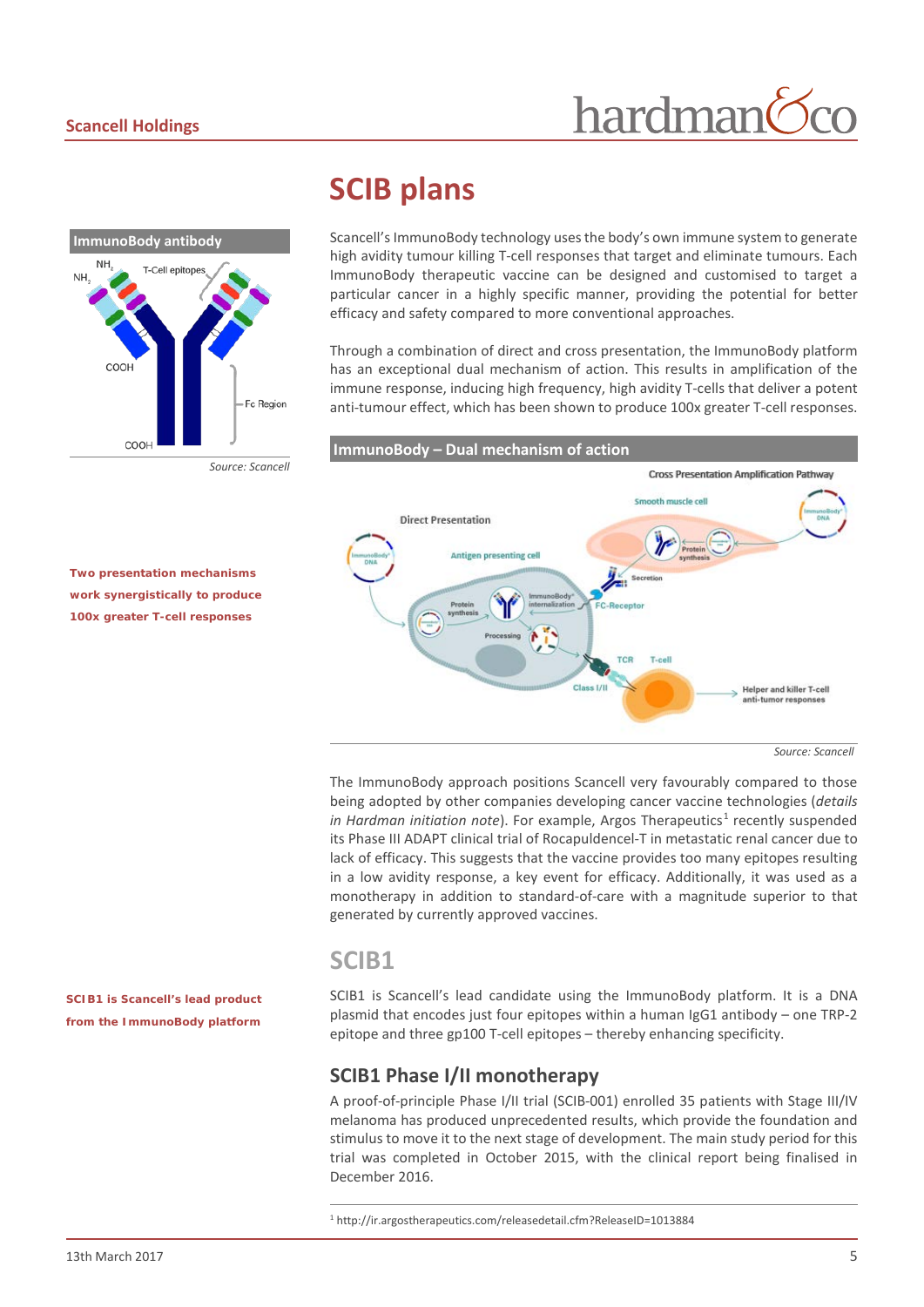#### **Scancell Holdings**

*Unprecedented anti-cancer response in melanoma patients …*

*… with 19/20 survival in resected melanoma patient since the start of the study in 2010…*

*… and with excellent safety and tolerability at the higher dose*

*Scancell is in active discussion with the FDA for its Phase II trial…*

*…in combination with a checkpoint inhibitor*

#### Trial outcome

Overall, the immune responses induced were more consistent in patients with fullyresected disease, suggesting that SCIB1 may confer protection from recurrence which commonly occurs in resected melanoma patients. The data also support the view that SCIB1 would be effective in early stage melanoma patients. The excellent safety and tolerability of SCIB1 allowed the trial to be extended, with treatment for some patients for up to 5 years.

hardman

- In the 20 patients with resected melanoma, 19 remain alive, which is an unprecedented outcome. The patient that has died was from the 4mg dose cohort
- Of the 16 resected patients who received 2mg or 4mg doses, five have had a recurrence of their melanoma, including the patient that has died
- The median observation time of 4 years for the 16 patients with resected disease receiving 2/4mg of SCIB1 is beyond the expected norm for patients affected by melanoma
- Two patients have reached the 5 years post-treatment survival time point
- SCIB1 was safe and well tolerated in all dose regimen, from 0.4mg to 8mg with no serious adverse events recorded related to SCIB1
- In the 8mg SCIB1 cohort (recruited after lower dose cohorts), two resected patients had recurrence of their melanoma. This might be due to the temporary suspension of treatment, pending the manufacture of a new batch of SCIB1
- ► A dose-dependent immune response was observed, with 8mg being selected as the appropriate dose for subsequent studies
- ► Stronger immune responses were observed in resected patients compared to responses in patients with tumour, in addition to the high disease-free survival rate
- Clinical efficacy of SCIB1 at higher dose (4mg and 8mg) in patients with inoperable melanoma with partial response by RECIST
- Continued and broader responses were seen for up to 2 years of treatment with SCIB1, suggesting that patients may derive benefit from long term administration

#### **Phase II study of SCIB1 with a PD-1 checkpoint inhibitor**

#### *IND application*

Results from the first study will be used to support an IND application in the US and Scancell met with the FDA on 14<sup>th</sup> February for a standard pre-IND meeting ahead of submitting its application in 2017.

Although the SCIB1 trial showed that patients with aggressive but low tumour burden responded well to this therapy, patients with more advanced disease may benefit from using this drug in combination with a checkpoint inhibitor. Checkpoint blockade has demonstrated anti-tumour responses in approximately 20-40% of melanoma patients. However, the majority of patients are non-responders and do not stimulate a suitable immune response. These patients may benefit from an effective vaccine that stimulates high avidity T-cell responses in addition to checkpoint blockade.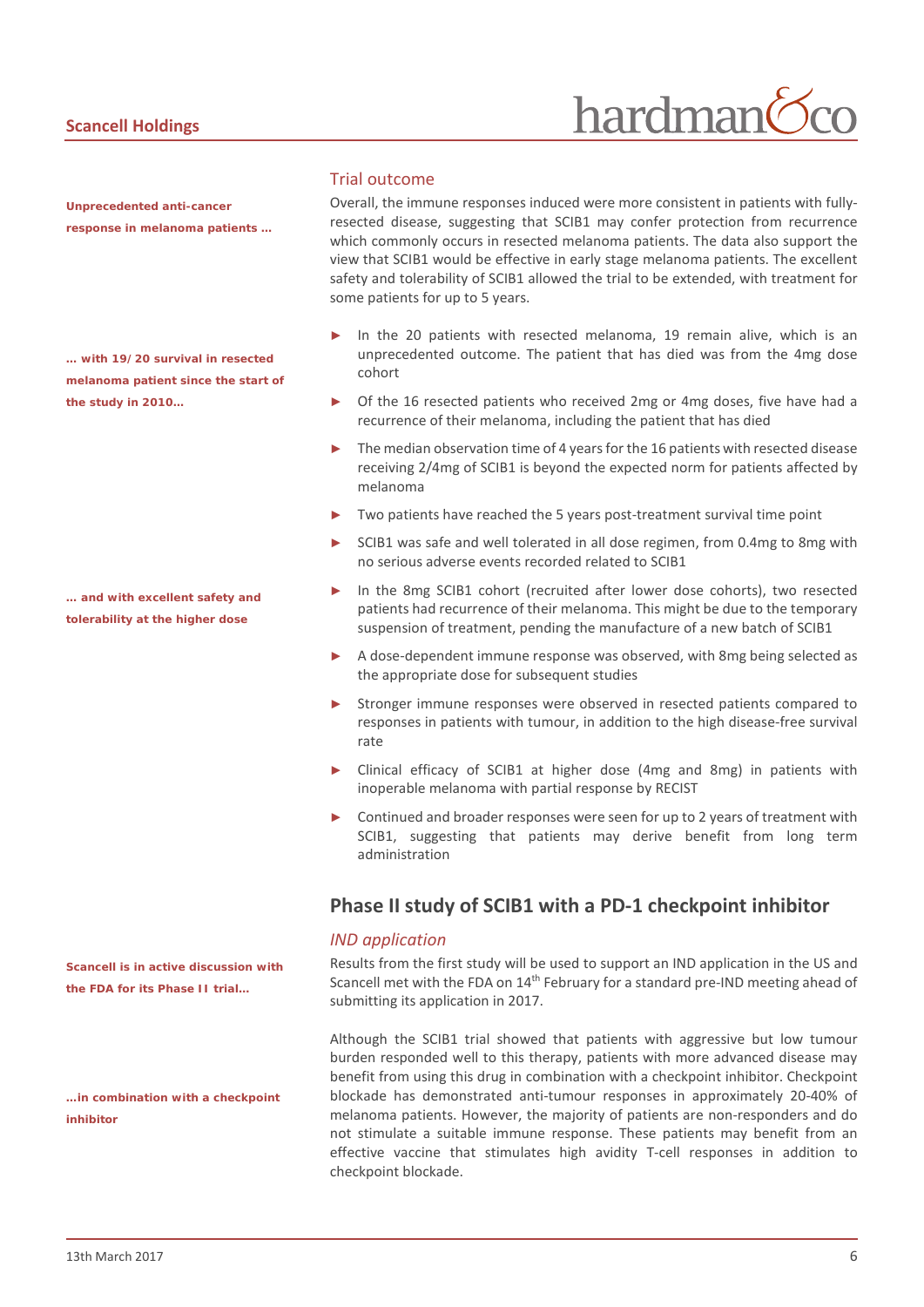# hardman

#### *Phase II clinical study*

The IND application is mandatory for the Phase II study using SCIB1 in combination with a PD-1 checkpoint inhibitor (Keytruda) in the US. The study is targeted to start recruiting during the second half of 2017 and is scheduled to take about 18 months, suggesting early read-out at the end of 2018.

*Targeted to start in 2H 2017…*

*…and aiming to recruit 80 patients with advanced metastatic melanoma* 

A key objective of the study will be to evaluate safety and response rates in melanoma patients administered with SCIB1 in addition to a checkpoint inhibitor. Initially, the safety and tolerability of the combination will be evaluated in a small cohort of patients and followed up at 12 weeks. The proposed parallel group study design will then evaluate the response rates to the checkpoint inhibitor with or without SCIB1 and would require approximatively 80 stage III/IV metastatic melanoma patients.



This trial will be led by Dr Flaherty, Director of the Termeer Center for Targeted Therapy at Massachusetts General Hospital and Associate Professor at Harvard Medical School. The primary end-point will be immune-related response rate; with secondary end-points including overall response rate, duration of response and progression-free survival at 6 months.

#### *Rationale*

In an *in vivo* study, vaccination of HLA-DR4 transgenic mice with SCIB1, high frequency and avidity T-cell responses were induced which resulted in survival (45%) of mice with poorly immunogenic B16F1-DR4 tumours. PD-1 blockade also resulted in increased CD8 T-cell infiltration and an anti-tumour response with 50% of mice showing long term survival.

*SCIB1 enhances anti-tumour response when combined with a checkpoint inhibitor*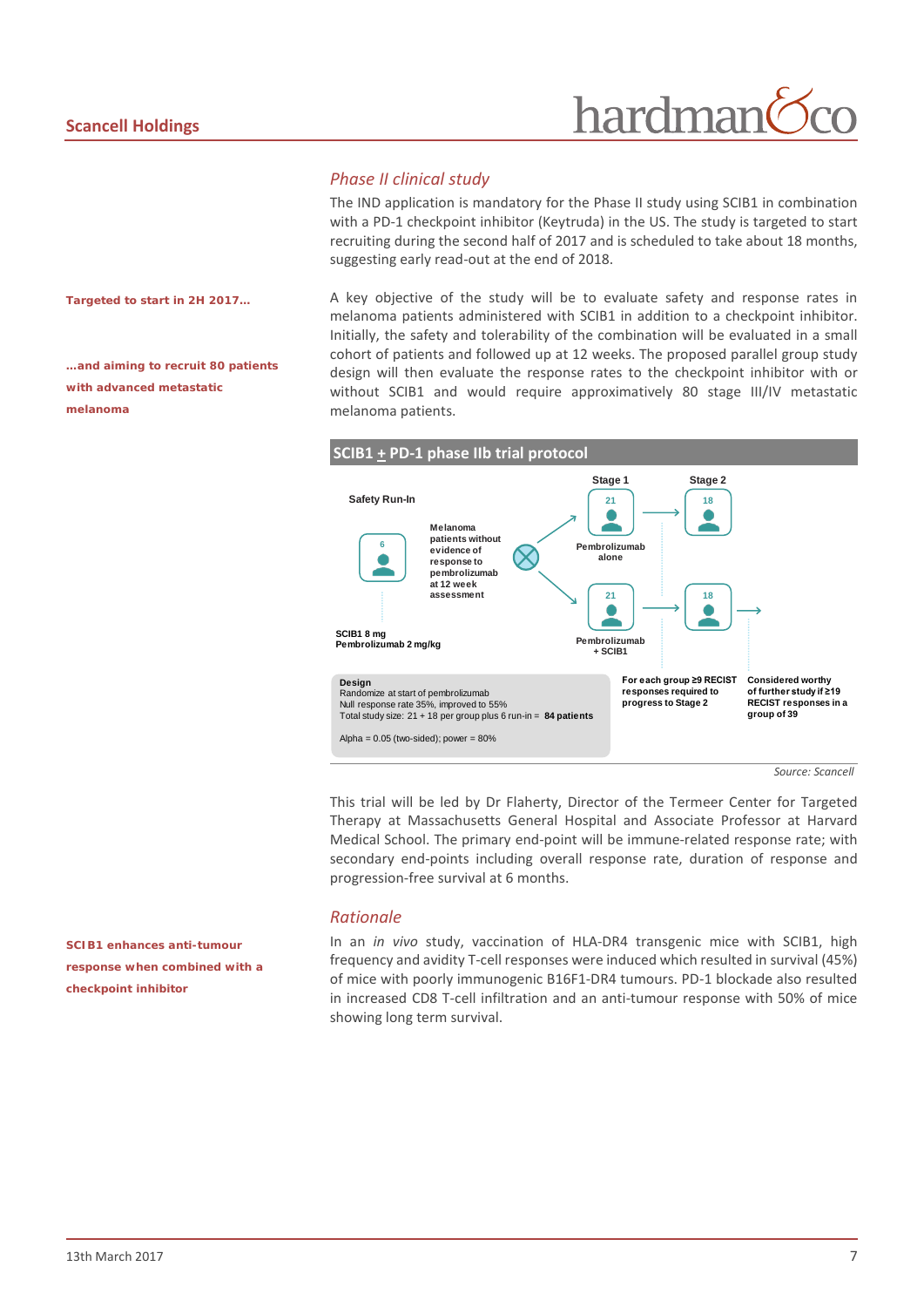



In line with the hypothesis that PD-1/PD-L1 signalling results in inhibition of proliferation of high avidity T-cells at the tumour site, the combination of PD-1 blockade with SCIB1 vaccination enhanced the number and proliferation of the CD8 tumour infiltrate. This resulted in a potent anti-tumour response with 85% survival of the mice.

#### *Conclusion*

Scancell is operating in a competitive arena with SCIB1, where there is a high number of Phase II and III trials currently running involving various vaccine technologies either alone or in combination with other drugs. Multiple studies conducted in man with vaccines using a number of technologies have proven to be safe and well tolerated as monotherapy or in combination with standard of care. However, they have some difficulty in showing improved efficacy when used in combination with a second therapeutic agent, as seen recently in trials from Argos Therapeutics (NASDAQ: ARGS) and Agenus (NASDAQ: AGEN). In these studies, cancer vaccines with multiple epitopes did not generate T-cells with sufficient avidity to eradicate the tumours.

In contrast, Scancell's technology is differentiated from those used by these other companies. The dual mode of action of ImmunoBody, which targets a small number of epitopes to produce a high avidity response should overcome this recurrent lack of efficacy, especially when the treatment is coupled with a checkpoint inhibitor.

*Checkpoint inhibitors revive interests in Cancer vaccines*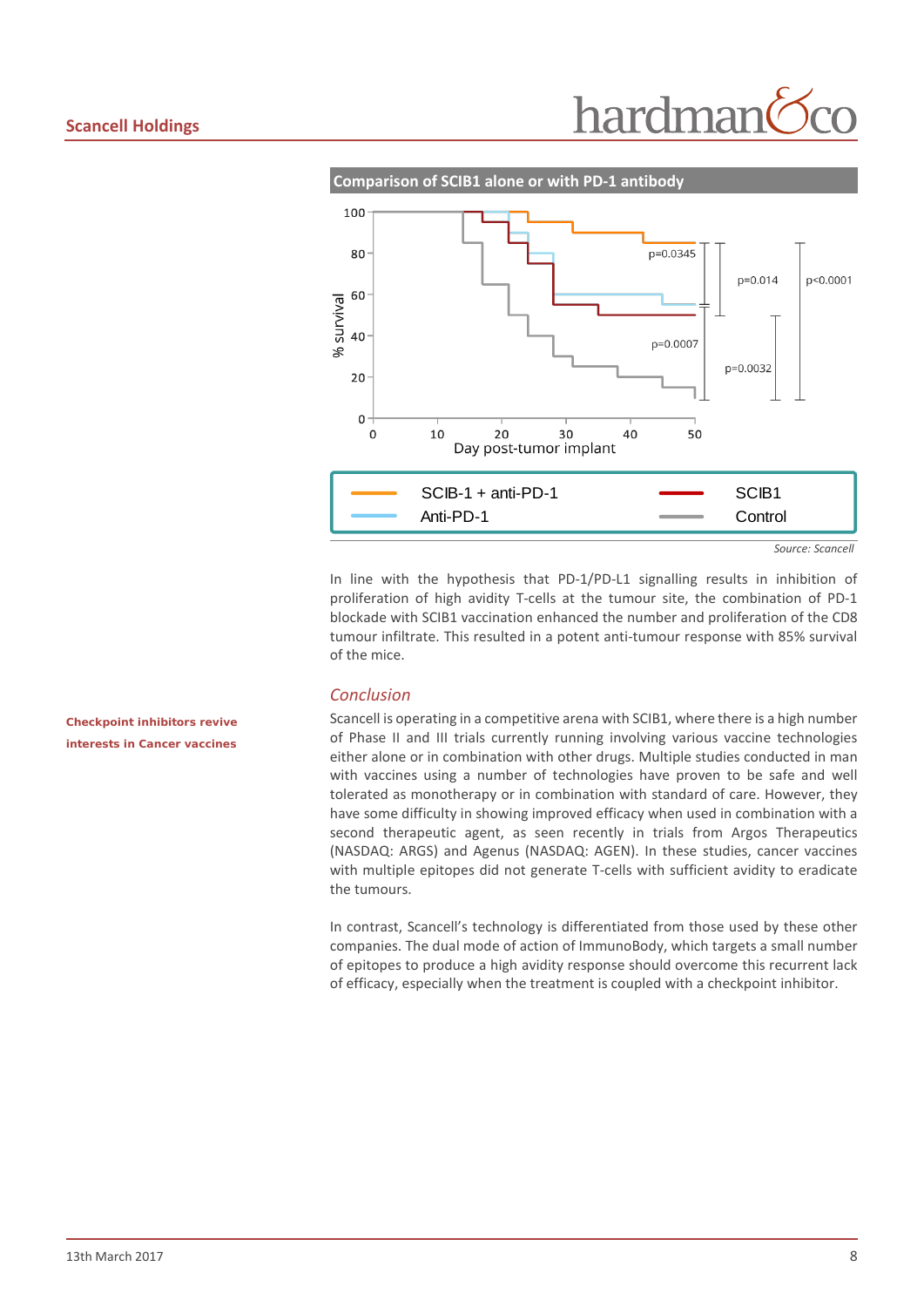

#### **SCIB2**

In parallel with the development of SCIB1, Scancell is developing a second therapeutic vaccine SCIB2, also based on the ImmunoBody platform, for use in nonsmall cell lung cancer (NSCLC).

#### *SCIB2 rationale*

SCIB2 uses the ImmunoBody platform to target tumours expressing the NY-ESO-1 antigen. NY-ESO-1 has restricted expression in normal cells and is over-expressed in tumour cells – non-small cell lung cancer patients 18%; prostate 39%; and bladder cancer 35%. There is also over-expression of NY-ESO-1 in oesophageal, liver, melanoma, ovarian and breast cancer. A variety of vaccination approaches targeting NY-ESO-1 have been tried using synthetic peptides, recombinant proteins and DNA encoding full length NY-ESO-1, but they have all failed to control tumour growth and induce high T-cell avidity.

#### *SCIB2 development plan*

A Phase I/IIa clinical trial using SCIB2 in combination with a checkpoint inhibitor, enrolling 84 non-small cell lung cancer patients, has been planned and is targeted to start recruiting during 2018. The trial will be divided in two parts:

- Dose escalation and safety assessment of SCIB2 + checkpoint inhibitor in 18 patients
- Randomised, parallel group design of SCIB2 + checkpoint inhibitor versus checkpoint inhibitor alone in 6 patients
- Primary outcome measure: Improvement in overall response rate from 20% to 40%

#### *Addario Foundation collaboration*

In January, Scancell announced an important collaboration with the Addario Lung Cancer Medical Institute ("ALCMI") and the Bonnie J. Addario Lung Cancer Foundation ("ALCF"). Both entities are working in synergy to advance research and collaboration in genetic testing, therapeutic discoveries, targeted treatments and early detection in lung cancer. The network of investigators from 25 institutions based in the US, UK and Europe enables it to overcome barriers to collaboration, reduce development times, improve clinical trial design, reduce costs and accelerate more effective diagnostic and therapies for lung cancer patients.

With this partnership, Scancell will access the influential network of world class researchers into lung cancer as well as a dedicated research infrastructure and data system, in the expectation that it will accelerate the clinical development of SCIB2.

*Proof-of-concept trial expected to start recruiting in 2018*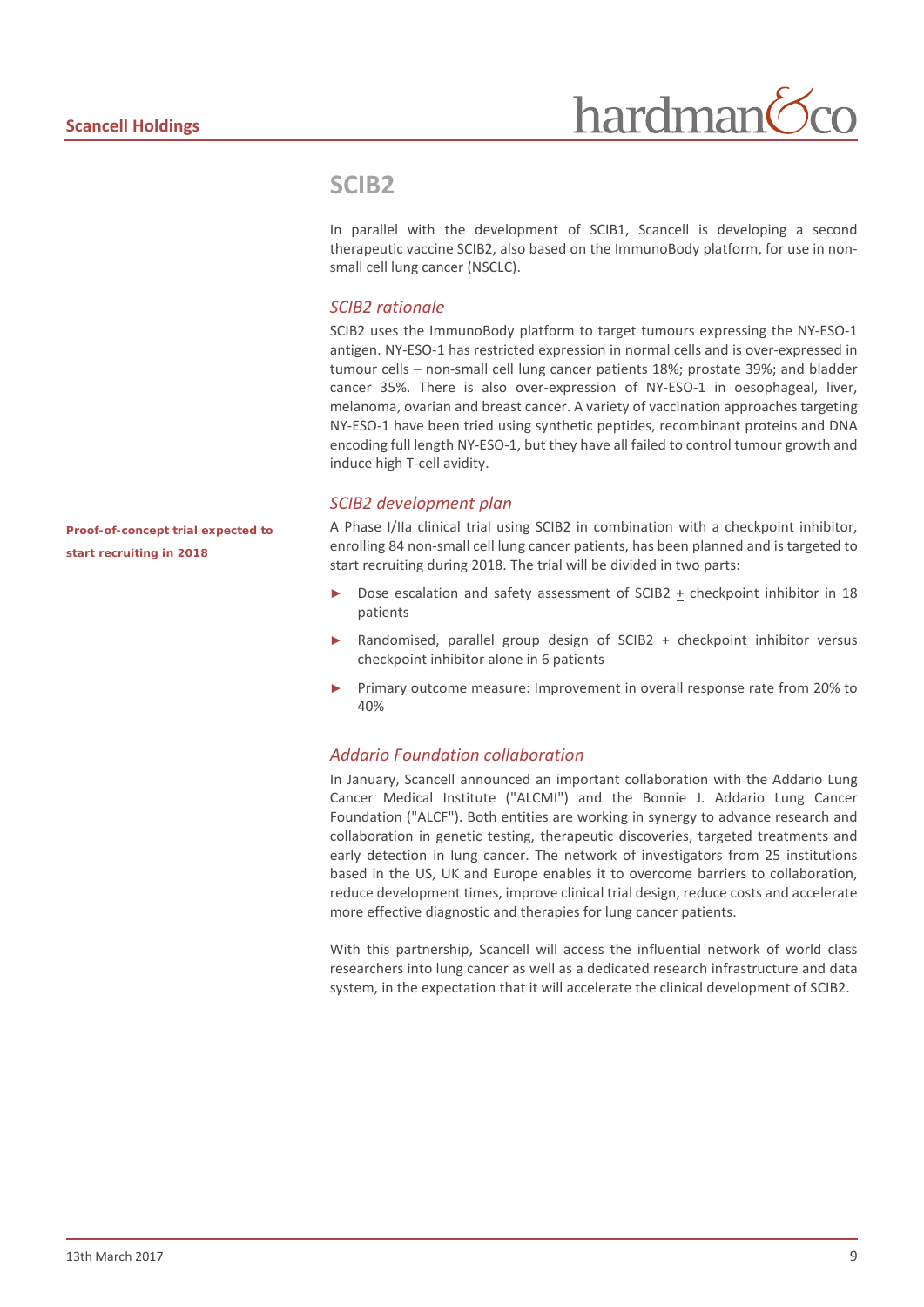### **Financial summary**

- ► Forecasts are broadly the same as those detailed in our initiation note. However, certain timing differences in respect of R&D suggest that the spend will be about £1.2m lower than originally forecast (from -£3.6m to -£2.4m) which drops through to the cashflow, and boosts the year-end net cash position
- ► Scancell is currently in discussion to raise funds with US and UK investors. The proceeds will be used to support the clinical development of both ImmunoBody and Moditope platforms in potentially five different cancer indications
- The target raise of £30m/£24m looks more likely to be concluded early in fiscal 2018 than by the end of April (fiscal 2017)

| <b>Financial summary</b>        |         |         |         |         |         |          |
|---------------------------------|---------|---------|---------|---------|---------|----------|
| Year end April (£m)             | 2014    | 2015    | 2016    | 2017E   | 2018E   | 2019E    |
| <b>Profit &amp; Loss</b>        |         |         |         |         |         |          |
| Sales                           | 0.00    | 0.00    | 0.00    | 0.00    | 0.00    | 0.00     |
| <b>SG&amp;A</b>                 | $-0.71$ | $-0.77$ | $-0.75$ | $-2.35$ | $-2.58$ | $-2.84$  |
| R&D                             | $-1.45$ | $-1.68$ | $-2.12$ | $-2.40$ | $-6.00$ | $-9.70$  |
| Licensing/Royalties             | 0.00    | 0.00    | 0.00    | 0.00    | 0.00    | 0.00     |
| <b>Underlying EBIT</b>          | $-2.16$ | $-2.45$ | $-2.87$ | $-4.75$ | $-8.58$ | $-12.54$ |
| Share based costs               | $-0.02$ | $-0.05$ | $-0.09$ | $-0.04$ | $-0.05$ | $-0.06$  |
| <b>Statutory EBIT</b>           | $-2.18$ | $-2.50$ | $-2.96$ | $-4.79$ | $-8.63$ | $-12.60$ |
| Net financials                  | 0.03    | 0.03    | 0.13    | 0.01    | 0.06    | 0.07     |
| U/I Pre-tax profit              | $-2.13$ | $-2.42$ | $-2.74$ | $-4.74$ | $-8.52$ | $-12.47$ |
| Tax payable/credit              | 0.25    | 0.25    | 0.41    | 0.48    | 1.20    | 1.94     |
| Underlying net income           | $-1.88$ | $-2.18$ | $-2.32$ | $-4.26$ | $-7.32$ | $-10.53$ |
| <b>Underlying Basic EPS (p)</b> | $-0.97$ | $-1.00$ | $-1.03$ | $-1.63$ | $-1.78$ | $-2.56$  |
| Statutory Basic EPS (p)         | $-0.98$ | $-1.03$ | $-1.07$ | $-1.64$ | $-1.79$ | $-2.57$  |
|                                 |         |         |         |         |         |          |
| <b>Balance sheet</b>            |         |         |         |         |         |          |
| Share capital                   | 0.19    | 0.22    | 0.22    | 0.40    | 0.40    | 0.40     |
| Reserves                        | 4.90    | 8.85    | 6.53    | 26.99   | 19.62   | 9.03     |
| Short-term debt                 | 0.00    | 0.00    | 0.00    | 0.00    | 0.00    | 0.00     |
| less: Cash & deposits           | 1.49    | 5.57    | 3.06    | 2.35    | 16.82   | 5.56     |
| <b>Invested capital</b>         | 3.60    | 3.51    | 3.70    | 25.04   | 3.20    | 3.87     |
| <b>Cashflow</b>                 |         |         |         |         |         |          |
| Operating profit                | $-2.16$ | $-2.45$ | $-2.87$ | $-4.75$ | $-8.58$ | $-12.54$ |
| Working capital                 | 0.04    | 0.19    | 0.08    | $-0.01$ | $-0.01$ | $-0.01$  |
| Company op cashflow             | $-2.07$ | $-2.22$ | $-2.76$ | $-4.73$ | $-8.57$ | $-12.53$ |
| Capital expenditure             | $-0.07$ | $-0.02$ | 0.00    | 0.00    | 0.00    | 0.00     |
| Free cashflow                   | $-2.10$ | $-2.62$ | $-2.33$ | $-4.18$ | $-8.03$ | $-11.26$ |
| Share issues                    | 0.00    | 6.16    | 0.00    | 0.00    | 22.50   | 0.00     |
| Change in net debt              | $-2.04$ | 4.07    | $-2.51$ | $-4.18$ | 14.47   | $-11.26$ |
|                                 |         |         |         |         |         |          |
| Opening net cash                | 1.49    | 5.57    | 3.06    | 6.53    | 2.35    | 16.82    |
| Closing net cash                | 5.57    | 3.06    | 6.53    | 2.35    | 16.82   | 5.56     |

*Source: Hardman & Co Life Sciences Research*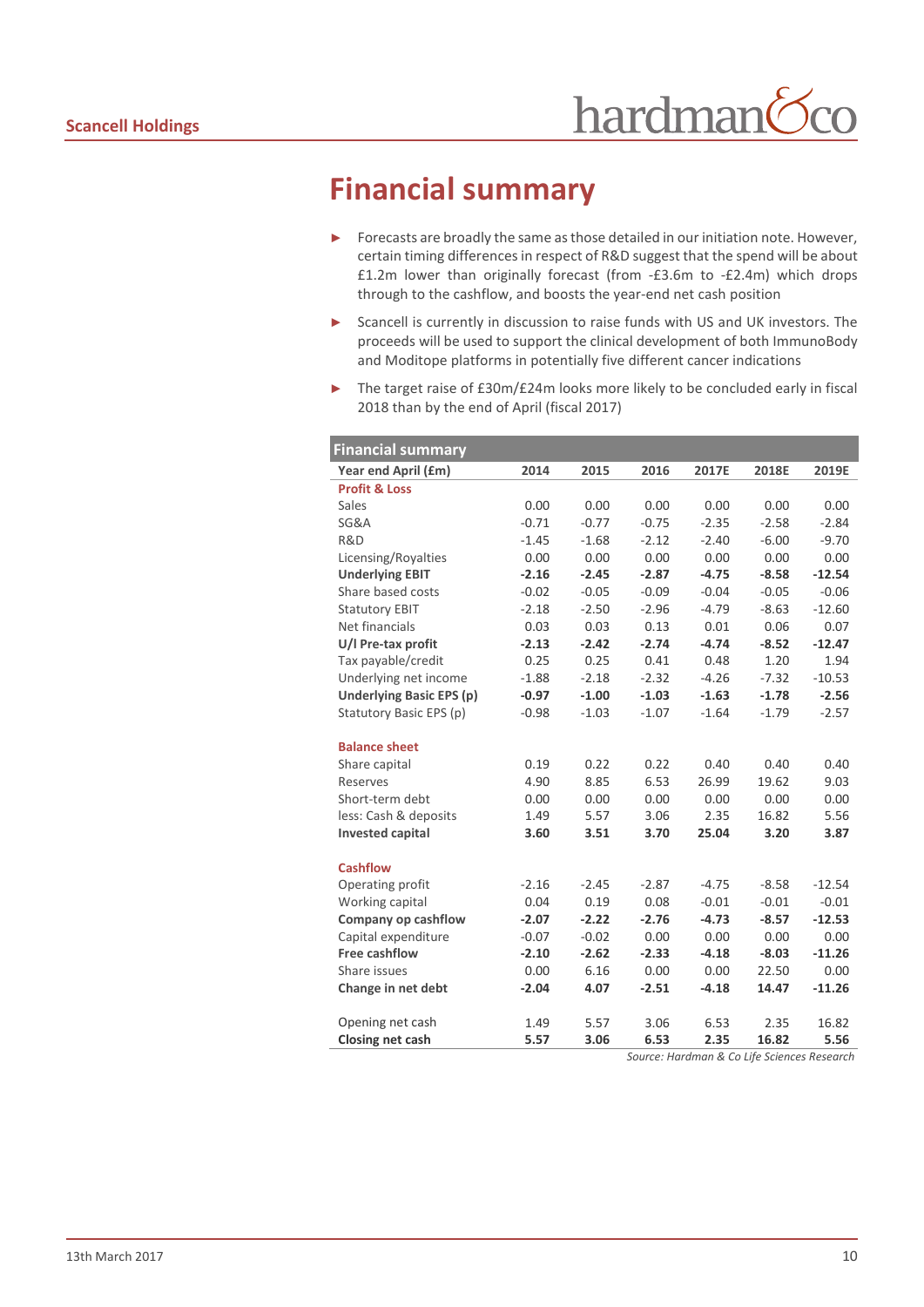#### **Scancell Holdings**



# **Disclaimer**

*Hardman & Co provides professional independent research services. Whilst every reasonable effort has been made to ensure that the information in the research is correct, this cannot be guaranteed.*

*The research reflects the objective views of the analysts named on the front page. However, the companies or funds covered in this research may pay us a fee, commission or other remuneration in order for this research to be made available. A full list of companies or funds that have paid us for coverage within the past 12 months can be viewed a[t http://www.hardmanandco.com/](http://www.hardmanandco.com/)*

*Hardman & Co has a personal dealing policy which debars staff and consultants from dealing in shares, bonds or other related instruments of companies which pay Hardman for any services, including research. They may be allowed to hold such securities if they were owned prior to joining Hardman or if they were held before the company appointed Hardman. In such cases sales will only be allowed in limited circumstances, generally in the two weeks following publication of figures.* 

*Hardman & Co does not buy or sell shares, either for its own account or for other parties and neither does it undertake investment business. We may provide investment banking services to corporate clients.* 

*Hardman & Co does not make recommendations. Accordingly, we do not publish records of our past recommendations. Where a Fair Value price is given in a*  research note this is the theoretical result of a study of a range of possible outcomes, and not a forecast of a likely share price. Hardman & Co may publish further *notes on these securities/companies but has no scheduled commitment and may cease to follow these securities/companies without notice.*

*Nothing in this report should be construed as an offer, or the solicitation of an offer, to buy or sell securities by us.*

*This information is not tailored to your individual situation and the investment(s) covered may not be suitable for you. You should not make any investment decision without consulting a fully qualified financial adviser.*

*This report may not be reproduced in whole or in part without prior permission from Hardman &Co.*

*Hardman Research Ltd, trading as Hardman & Co, is an appointed representative of Capital Markets Strategy Ltd and is authorised and regulated by the Financial Conduct Authority (FCA) under registration number 600843. Hardman Research Ltd is registered at Companies House with number 8256259. However, the information in this research report is not FCA regulated because it does not constitute investment advice (as defined in the Financial Services and Markets Act 2000) and is provided for general information only.*

*Hardman & Co Research Limited (trading as Hardman & Co) 11/12 Tokenhouse Yard London EC2R 7AS T +44 (0) 207 929 3399*

*Follow us on Twitter @HardmanandCo (Disclaimer Version 2 – Effective from August 2015)*